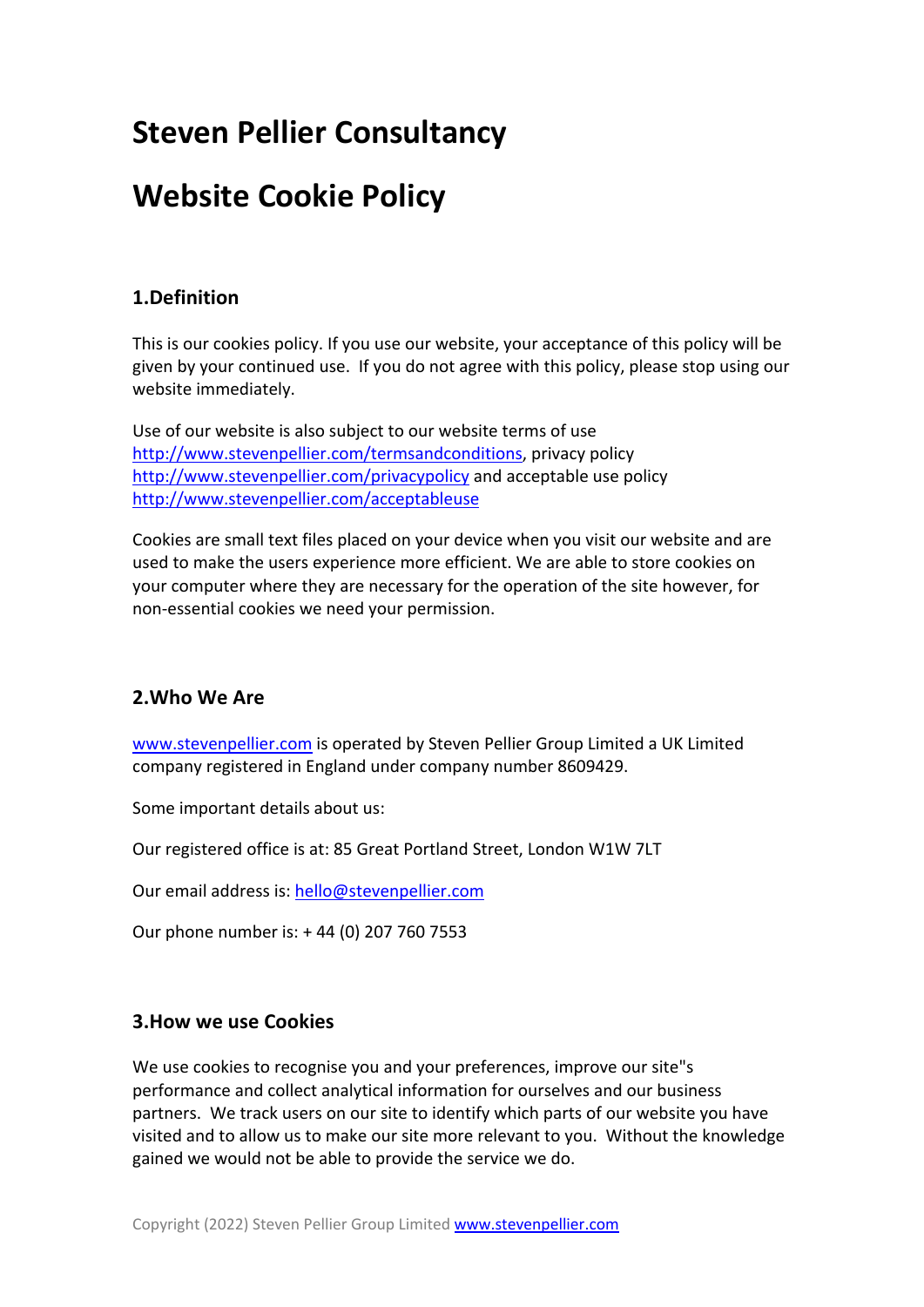## **4."Session" and "Persistent" Cookies**

"Session cookies" allow us to track your actions during a single browsing session, but they do not remain on your device afterwards.

"Persistent cookies" remain on your device between sessions. We use them to authenticate you and to remember your preferences. We can also use them to balance the load on our servers and improve your experience on our site.

Session and persistent cookies can be either first or third party cookies. A first-party cookie is set by the website being visited; a third-party cookie is set by a different website. Both types of cookie may be used by us or our business partners.

Third Party Cookies we use include:

Our third-party cookies are for Google Analytics, this is a web analytics service provided by Google, Inc. The cookies used by Google Analytics help us to analyse how users use the site and to count the number of people who use the site. Google Analytics stores your IP address anonymously and neither Steven Pellier Group Limited or Google associate your IP address with any personally identifiable information.

The third-party cookies are as follows:

- ga The ga cookie, installed by Google Analytics, calculates visitor, session, and campaign data and also keeps track of site usage for the site's analytics report. The cookie stores information anonymously and assigns a randomly generated number to recognise unique visitors. This information will be held for 2 years.
- gid The cookie is installed by Google Analytics, gid cookie stores information on how visitors use a website, while also creating an analytics report of the website's performance. Some of the data that are collected include the number of visitors, their source, and the pages they visit anonymously. This information will be held for 1 day.
- gat\_gtag\_UA\_188069591\_1 cookie is set by Google to distinguish users. This information will be held for 1 minute.
- gat gtag ua 18681080 6 cookie is set by Google to distinguish users. This information will be held for 1 minute.

Cookies set by Company:

We do not set any of our own company cookies. All cookies are Third Party Cookies, as set out above.